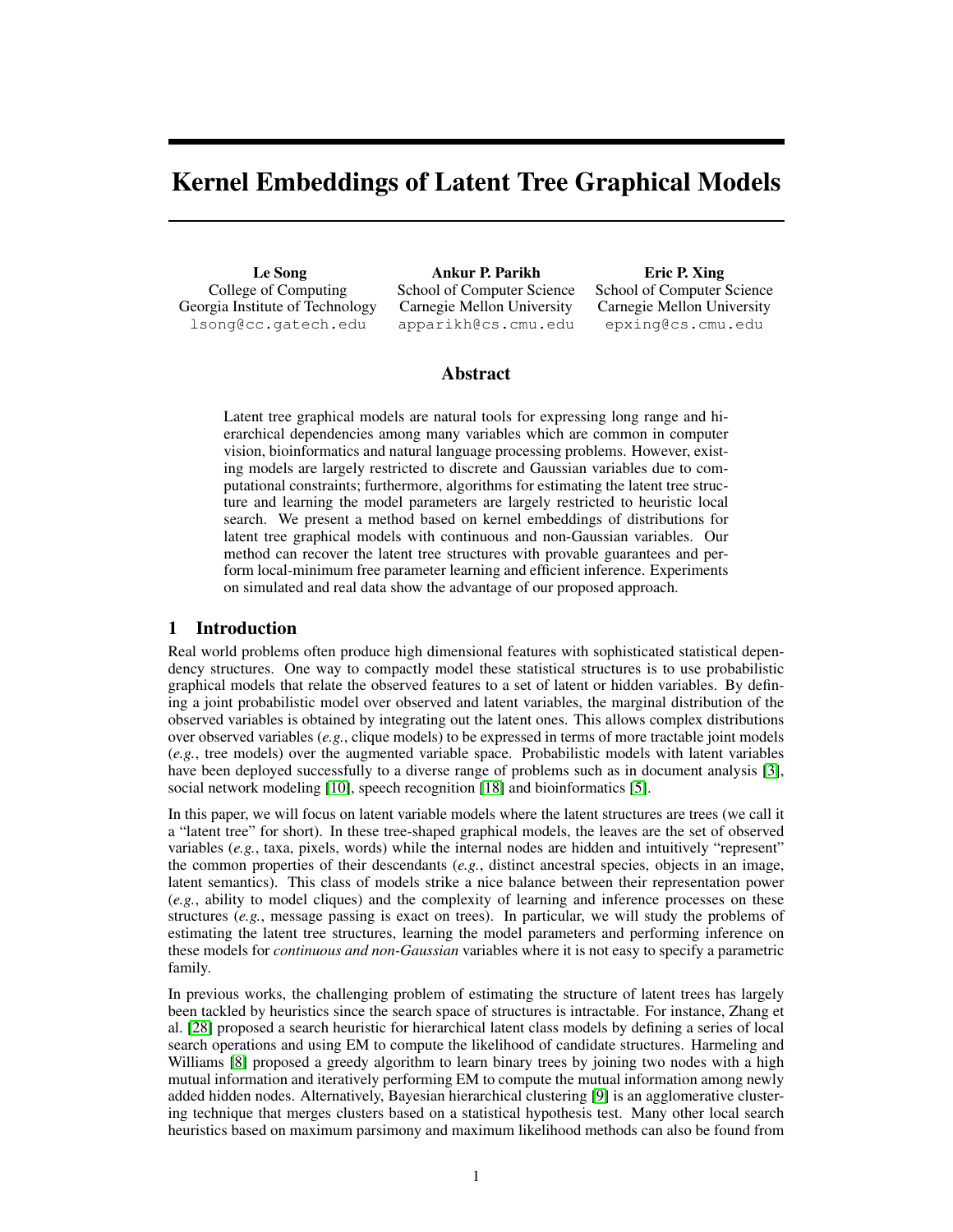the phylogenetic community [\[21\]](#page-8-7). However, none of these methods extend easily to the nonparametric case since they require the data to be discrete or to have a parametric form such that statistical tests or likelihoods/EM can be easily computed.

Given the structures of the latent trees, learning the model parameters has predominantly relied on likelihood maximization and local search heuristics such as expectation maximization (EM) [\[6\]](#page-8-8). Besides the problem of local minima, non-Gaussian statistical features such as multimodality and skewness may pose additional challenges for EM. For instance, parametric models such as mixture of Gaussians may lead to an exponential blowup in terms of representation during the inference stage of EM, so further approximations may be needed to make these cases tractable. Furthermore, EM can require many iterations to reach a prescribed training precision.

In this paper, we propose a method for latent tree models with continuous and non-Gaussian observation based on the concept of kernel embedding of distributions [\[23\]](#page-8-9). The problems we try to address are: how to estimate the structures of latent trees with provable guarantees, and how to perform local-minimum-free parameter learning and efficient inference given the tree structures, all in nonparametric fashion. The main flavor of our method is to exploit the spectral properties of the joint embedding (or covariance operators) in both the structure recovery and learning/inference stage. For the former, we define a distance measure between variables based on the singular value decomposition of covariance operators. This allows us to generalize some of the distance based latent tree learning procedures such as neighbor joining [\[20\]](#page-8-10) and the recursive grouping methods [\[4\]](#page-8-11) to the nonparametric setting. These distance based methods come with strong statistical guarantees which carry over to our nonparametric generalization. After the structure is recovered, we further use the covariance operator and its principal singular vectors to design surrogates for parameters of the latent variables (called a "spectral algorithm"). One advantage of our spectral algorithm is that it is local-minimum-free and hence amenable for further statistical analysis (see [\[11,](#page-8-12) [25,](#page-8-13) [16\]](#page-8-14) for previous work on spectral algorithms). Last, we will demonstrate the advantage of our method over existing approaches in both simulation and real data experiments.

## 2 Latent Tree Graphical Models

We will focus on latent variable models where the observed variables are continuous and non-Gaussian and the conditional independence structures are specified by trees. We will use uppercase letters to denote random variables  $(e.g., X_i)$  and lowercase letters their instantiations  $(e.g., x_i)$ . A latent tree model defines a joint distribution over a set,  $\mathcal{O} = \{X_1, \ldots, X_O\}$ , of O observed variables and a set,  $\mathcal{H} = \{X_{O+1}, \ldots, X_{O+H}\}\$ , of H hidden variables. The complete set of variables is denoted by  $\mathscr{X} = \mathscr{O} \cup \mathscr{H}$ . For simplicity, we will assume that all observed variables have the same domain  $\mathcal{X}_{\mathcal{O}}$ , and all hidden variables take values from  $\mathcal{X}_{\mathcal{H}}$  and have finite dimension d.

The joint distribution of  $\mathscr X$  in a latent tree model is fully characterized by a set of conditional distributions (CD). More specifically, we can select an arbitrary latent node in the tree as the root, and reorient all edges away from the root. Then the set of CDs between nodes and their parents  $\mathbb{P}(X_i|X_{\pi_i})$ are sufficient to characterize the joint distribution (for the root node  $X_r$ , we set  $\mathbb{P}(X_r|X_{\pi_r}^{\dagger}) =$  $\mathbb{P}(X_r)$ ; and we use  $\mathbb P$  to refer to density in continuous case),  $\mathbb{P}(\mathscr{X}) = \prod_{i=1}^{O+H} \mathbb{P}(X_i | X_{\pi_i})$ . Compared to tree models which are defined solely on observed variables, latent tree models encompass a much larger classes of models, allowing more flexibility in modeling observed variables. This is evident if we sum out the latent variables in the joint distribution,

$$
\mathbb{P}(\mathcal{O}) = \sum_{\mathcal{H}} \prod_{i=1}^{O+H} \mathbb{P}(X_i | X_{\pi_i}).
$$
\n(1)

This expression leads to complicated conditional independence structures between observed variables depending on the tree topology. In other words, latent tree models allow complex distributions over observed variables (*e.g.*, clique models) to be expressed in terms of more tractable joint models over the augmented variable space. This can lead to a significant saving in model parametrization.

For simplicity of explanation, we will focus on latent tree structures where each internal node has exactly 3 neighbors. We can reroot the tree and redirect all the edges away from the root. For a variable  $X_s$ , we use  $\alpha_s$  to denote its sibling,  $\pi_s$  to denote its parent,  $\iota_s$  to denote its left child and  $\rho_s$ to denote its right child; the root node will have 3 children, and we use  $\omega_s$  to denote the extra child. All the observed variables are leaves in the tree, and we will use  $\iota_s^*, \rho_s^*, \pi_s^*$  to denote an observed variable which is found by tracing in the direction from node s to its left child  $\iota_s$ , right child  $\rho_s$ , and its parent  $\pi_s$  respectively.  $s^*$  denotes any observed variable in the subtree rooted at node s.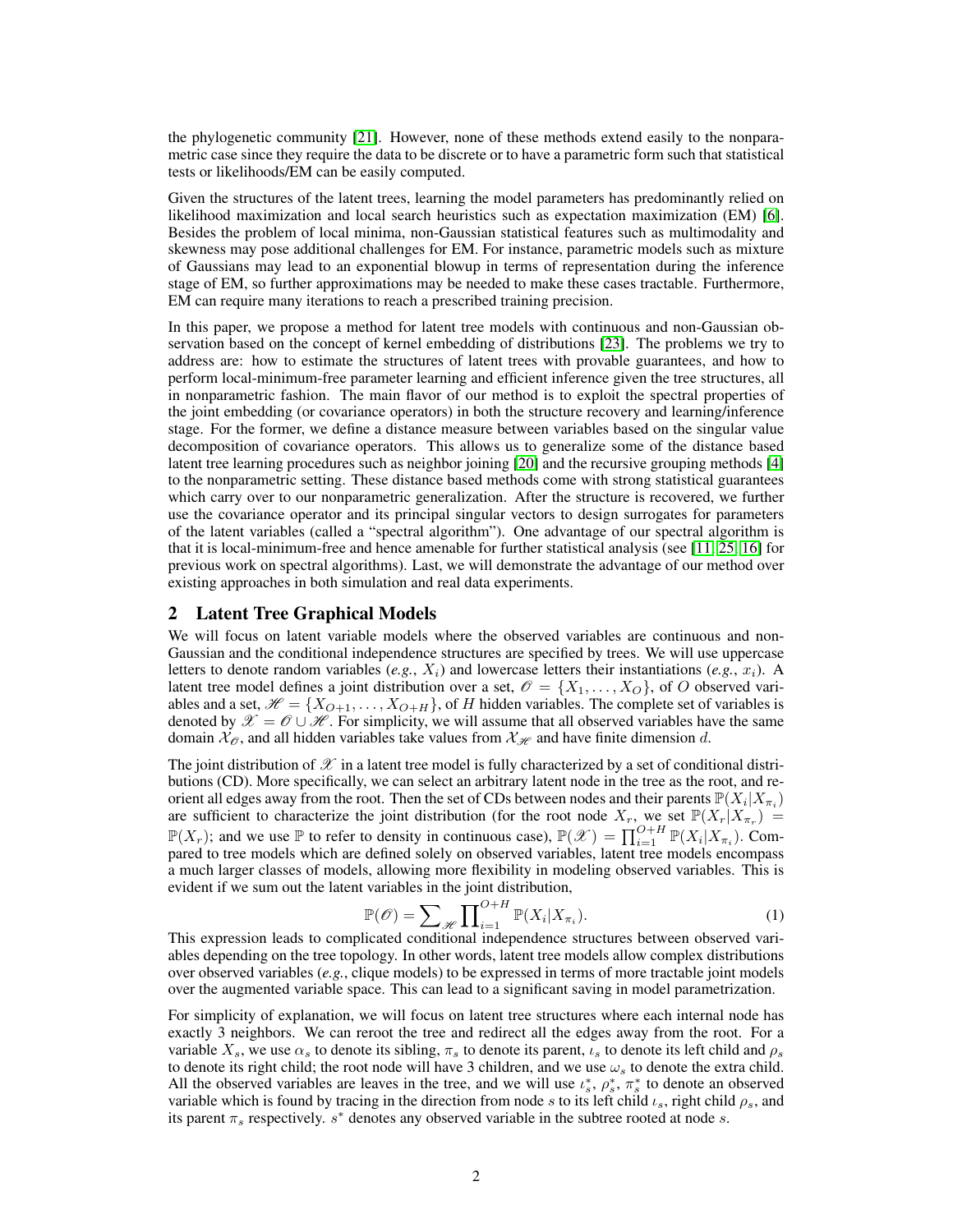# 3 Kernel Density Estimator and Hilbert Space Embedding

Kernel density estimation (KDE) is a nonparametric way of fitting the density of continuous random variables with non-Gaussian statistical features such as multi-modality and skewness [\[22\]](#page-8-15). However, traditional KDE cannot model the latent tree structure. In this paper, we will show that the kernel density estimator can be augmented to deal with latent tree structures using a recent concept called Hilbert space embedding of distributions [\[23\]](#page-8-9). Next, we will first explain the basic idea of KDE and distribution embeddings, and show how they are related.

**Kernel density estimator.** Given a set of *i.i.d.* samples  $\mathscr{S} = \{(x_1^i, \ldots, x_O^i)\}_{i=1}^n$  from  $\mathbb{P}(X_1, \ldots, X_O)$ , KDE estimates the density via

<span id="page-2-1"></span><span id="page-2-0"></span>
$$
\widehat{\mathbb{P}}(x_1, \dots, x_O) = \frac{1}{n} \sum_{i=1}^n \prod_{j=1}^O k(x_j, x_j^i),\tag{2}
$$

where  $k(x, x')$  is a kernel function. A commonly used kernel function, which we will focus on, is the Gaussian RBF kernel  $k(x, x') = \frac{1}{\sqrt{2}}$  $\frac{1}{2\pi\sigma}$  exp( $-\|x-x'\|^2/2\sigma^2$ ). For Gaussian RBF kernel, there exists a feature map  $\phi : \mathbb{R} \to \mathcal{F}$  such that  $k(x, x') = \langle \phi(x), \phi(x') \rangle_{\mathcal{F}}$ , and the feature space has the reproducing property, *i.e.* for all  $f \in \mathcal{F}$ ,  $f(x) = \langle f, \phi(x) \rangle_{\mathcal{F}}$ . Products of kernels are also kernels, which allow us to write  $\prod_{j=1}^{O} k(x_j, x'_j)$  as a single inner product  $\left\langle \otimes_{j=1}^{O} \phi(x_j), \otimes_{j=1}^{O} \phi(x'_j) \right\rangle_{\mathcal{F}^O}$ . Here  $\otimes_{j=1}^{O}$  denotes the tensor product of O feature vectors which results in a rank-1 tensor of order  $\overrightarrow{O}$ . This inner product can be understood by analogy to the finite dimensional case: given  $x,y,z,x',y',z'\in{\mathbb R}^d,\, (x^\top x')(y^\top y')(z^\top z')=\langle x\stackrel{\sim}{\otimes} y\otimes z,\,\, x'\otimes y'\otimes z'\rangle_{{\mathbb R}^{d^3}}.$ 

**Hilbert space embedding.**  $\mathcal{C}_{\mathcal{O}} := \mathbb{E}_{\mathcal{O}} \left[ \otimes_{j=1}^O \phi(X_j) \right]$  is called the Hilbert space embedding of distribution  $\mathbb{P}(\mathscr{O})$  with tensor features  $\otimes_{j=1}^{\infty} \phi(X_j)$ . In other words, the embedding of a distribution is simply the expected feature of that distribution. The essence of Hilbert space embedding is to represent distributions as elements in Hilbert spaces, and then subsequent manipulation of the distributions can be carried out via Hilbert space operations such as inner product and distance. We next show how to represent a KDE using distribution embeddings.

Taking the expected value of a KDE with respect to the random sample  $\mathscr{S}$ ,

<span id="page-2-2"></span>
$$
\mathbb{E}_{\mathscr{S}}\left[\widehat{\mathbb{P}}(x_1,\ldots,x_O)\right] = \mathbb{E}_{\mathscr{O}}\left[\prod_{j=1}^O k(x_j,X_j)\right] = \left\langle \mathbb{E}_{\mathscr{O}}\left[\otimes_{j=1}^O \phi(X_j)\right], \otimes_{j=1}^O \phi(x_j)\right\rangle_{\mathcal{F}^O},\tag{3}
$$

we see that this expected value is the inner product between the embedding  $\mathcal{C}_{\mathcal{O}}$  and tensor features  $\otimes_{j=1}^{O} \phi(x_j)$ . If we replace the embedding  $C_{\mathcal{O}}$  by its finite sample estimate  $\widehat{C}_{\mathcal{O}} := \frac{1}{n} \sum_{i=1}^{n} (\otimes_{j=1}^{O} \phi(x_j^i))$ , we recover the density estimator in [\(2\)](#page-2-0). Alternatively, using tensor no tion (described in supplemental), we can rewrite equation [\(3\)](#page-2-1) as

 $\langle \mathbb{E}_{\mathscr{O}}\left[\otimes_{j=1}^{O} \phi(X_j)\right], \otimes_{j=1}^{O} \phi(x_j) \rangle_{\mathcal{F}^O} = \mathcal{C}_{\mathscr{O}} \bar{\times}_O \phi(x_O) \dots \bar{\times}_2 \phi(x_2) \bar{\times}_1 \phi(x_1)$  (4) where  $\mathcal{C}_{\mathcal{O}}$  is a big tensor of order O which can be difficult to store and maintain. While traditional KDE can not make use of the fact that the embedding  $C_{\mathcal{O}}$  originates from a distribution with latent tree structure, the embedding view actually allows us to exploit this special structure and further decompose  $\mathcal{C}_{\mathcal{O}}$  to simpler tensors of much lower orders.

## 4 Kernel Embedding of Latent Tree Graphical Models

In this section, we assume that the structures of the latent tree graphical models are *given*, and we will deal with structure learning in the next section. We will show that the tensor expression of KDE in [\(4\)](#page-2-2) can be computed recursively using a collection of lower order tensors. Essentially, these lower order tensors correspond to the conditional densities in the latent tree graphical models; and the recursive computations try to integrate out the latent variables in the model, and they correspond to the steps in the message passing algorithm for graphical model inference. The challenge is that message passing algorithm becomes nontrivial to represent and implement in continuous and nonparametric settings. Previous methods may lead to exponential blowup in their message representation and hence various approximations are needed, such as expectation propagation [\[15\]](#page-8-16), mixture of Gaussian simplification [\[27\]](#page-8-17), and sampling [\[12\]](#page-8-18). In contrast, the distribution embedding view allows us to represent and implement message passing algorithm efficiently without resorting to approximations. Furthermore, it also allows us to develop a local-minimum-free algorithm for learning the parameters of latent tree graphical models.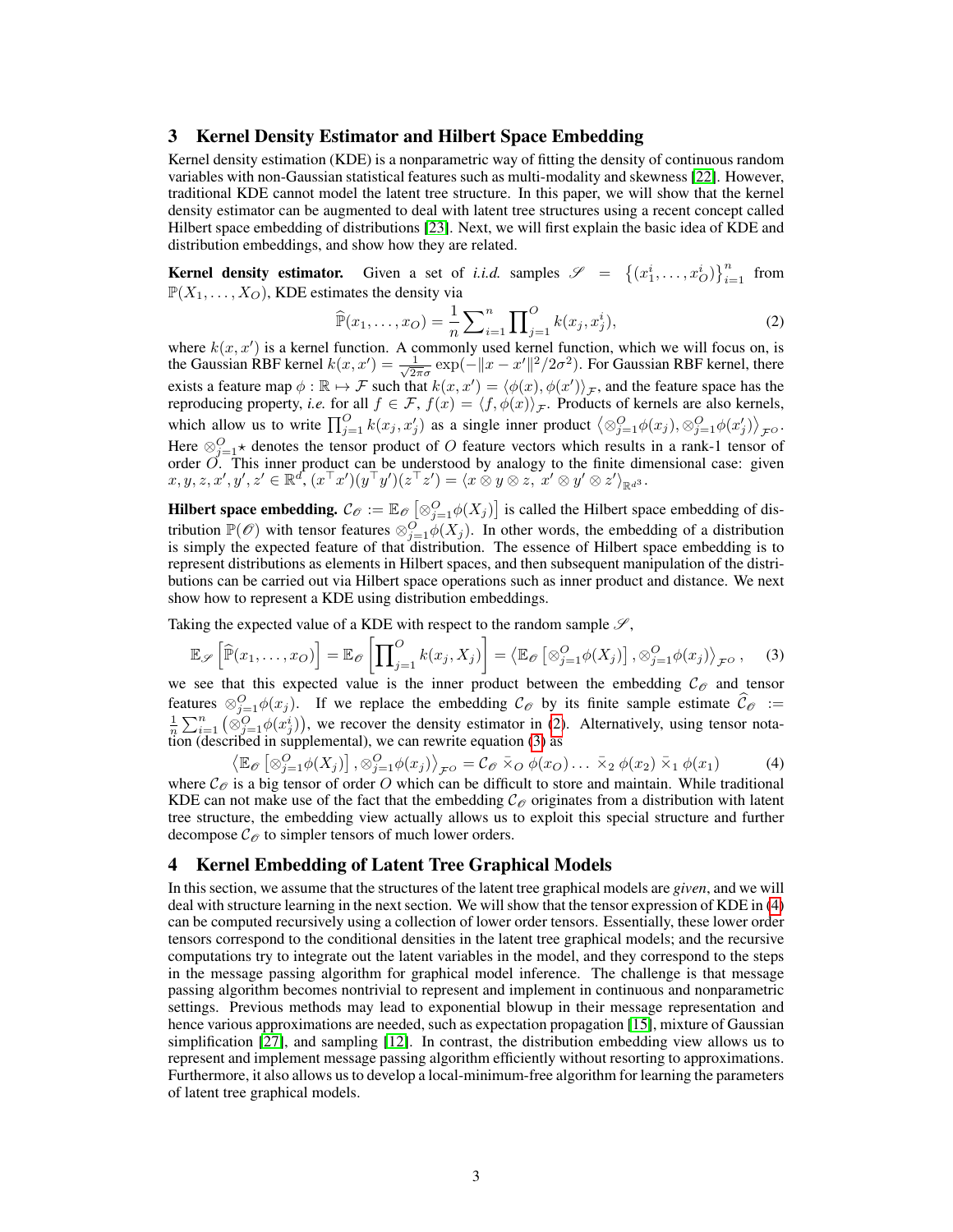#### 4.1 Covariance Operator and Conditional Embedding Operator

We will first explain the concept of conditional embedding operators which are the nonparametric counterparts for conditional probability tables in the discrete case. Conditional embedding operators will be the key building blocks to a nonparametric message passing algorithm as much as conditional probability tables are to the ordinary message passing algorithm.

Following [\[7\]](#page-8-19), we first define the covariance operator  $\mathcal{C}_{X_s X_t}$  which allows us to compute the expectation of the product of function  $f(X_s)$  and  $g(X_t)$ , *i.e.*,  $\mathbb{E}_{X_s X_t}[f(X_s)g(X_t)]$ , using linear operations in the RKHS. More formally, let  $\mathcal{C}_{X_s X_t} : \mathcal{F} \mapsto \mathcal{F}$  such that for all  $f, g \in \mathcal{F}$ ,

 $\mathbb{E}_{X_s X_t}[f(X_s)g(X_t)] = \langle f, \mathbb{E}_{X_s X_t}[\phi(X_s) \otimes \phi(X_t)]g \rangle_{\mathcal{F}} = \langle f, \mathcal{C}_{X_s X_t}g \rangle_{\mathcal{F}} = \mathcal{C}_{st} \bar{\times}_2 g \bar{\times}_1 f$  (5) where we abbreviate the notation  $\mathcal{C}_{X_s X_t}$  as  $\mathcal{C}_{st}$ , and will follow such abbreviation in the rest of the paper (e.g.  $C_{s^2}$  is an abbreviation for  $C_{X_s X_s}$ ). This can be understood by analogy with the finite dimensional case: if  $x, y, z, v \in \mathbb{R}^d$ , then  $x^{\top}(yz^{\top})v = (yz^{\top}) \overline{\times}_2 v \overline{\times}_1 x$  where we use the tensor-vector multiplication notation from [\[13\]](#page-8-20) (see supplemental for details). In other words, the covariance operator is also the embedding of the joint distribution  $\mathbb{P}(X_s, X_t)$ .

Then the conditional embedding operator can be defined via covariance operators according to Song et al. [\[26\]](#page-8-21). A conditional embedding operator allows us to compute conditional expectations  $\mathbb{E}_{X_t|x_s}[f(X_t)]$  as linear operations in the RKHS. Let  $\mathcal{C}_{t|s} := \mathcal{C}_{ts}\mathcal{C}_{ss}^{-1}$  such that for all  $f \in \mathcal{F}$ ,

<span id="page-3-0"></span>
$$
\mathbb{E}_{X_t|x_s}[f(X_t)] = \langle f, \mathbb{E}_{X_t|x_s}[\phi(X_t) \rangle_{\mathcal{F}} = \langle f, \mathcal{C}_{t|s} \phi(x_s) \rangle_{\mathcal{F}} = \mathcal{C}_{t|s} \bar{\times}_2 \phi(x_s) \bar{\times}_1 f. \quad (6)
$$

 $\mathbb{E}_{X_t|x_s|}[\mathcal{F}_{X_t|T_s} - \mathcal{F}_{X_t|x_s|}(\mathcal{F}_{X_t|T_s} - \mathcal{F}_{X_t|X_s}(\mathcal{F}_{X_t|T_s} - \mathcal{F}_{X_t|X_s}(\mathcal{F}_{X_t|T_s} - \mathcal{F}_{X_t|X_s}(\mathcal{F}_{X_t|T_s} - \mathcal{F}_{X_t|X_s}(\mathcal{F}_{X_t|T_s} - \mathcal{F}_{X_t|X_s}(\mathcal{F}_{X_t|T_s} - \mathcal{F}_{X_t|X_s}(\mathcal{F}_{X_t|T_s} - \mathcal{F}_{X_t|X_s}(\mathcal{F}_{X_t$ and outputs the conditional expectation of the feature  $\phi(X_t)$  with respect to  $\mathbb{P}(X_t|x_s)$ . Although the formula looks similar to the Gaussian case, it is important to note that the conditional embedding operator allows us to compute the conditional expectation of *any*  $f \in \mathcal{F}$ , regardless of the distribution of the random variable in feature space (aside from the condition that  $h(\cdot) := \mathbb{E}_{X_t|X_s} = [f(X_t)]$ is in the RKHS on  $X_s$ , as noted by Song et al.). In particular, we do not need to assume the random variables have a Gaussian distribution in feature space.

#### 4.2 Representation for Message Passing Algorithm

For simplicity, we will focus on latent trees where all latent variables have degree 3 (but our method can be generalized to higher degrees). We first introduce latent variables into equation [\(3\)](#page-2-1),  $\mathbb{E}_{\theta \cup \mathscr{H}}\left[\prod_{j=1}^O k(x_j, X_j)\right]$ ; Then we integrate out the latent variables according to the latent tree structure using a message passing algorithm [\[17\]](#page-8-22),

- \* At a leaf node (always observed variable) we pass the following message to its parent  $m_s(X_{\pi_s}) = \mathbb{E}_{X_s|X_{\pi_s}}[k(x_s, X_s)].$
- \*\* An internal latent variable aggregates incoming messages from its two children and then sends an outgoing message to its own parent  $m_s(X_{\pi_s}) = \mathbb{E}_{X_s|X_{\pi_s}}[m_{\iota_s}(X_s)m_{\rho_s}(X_s)]$ .
- \*\*\* Finally, at the root node, all incoming messages are multiplied together and the root variable is integrated out  $b_r := \mathbb{E}_{\mathcal{O}}[\prod_{j=1}^O k(x_j, X_j)] = \mathbb{E}_{X_r}[m_{\iota_s}(X_r)m_{\rho_s}(X_r)m_{\omega_r}(X_r)].$

The challenge is that message passing becomes nontrivial to represent and implement in continuous and nonparametric settings. Previous methods may lead to exponential blowup in their message representation and hence various approximations are needed, such as expectation propagation [\[15\]](#page-8-16), mixture of Gaussian simplification [\[27\]](#page-8-17), and sampling [\[12\]](#page-8-18).

Song et al. [\[24\]](#page-8-23) show that the above 3 message update operations can be expressed using Hilbert space embeddings [\[26\]](#page-8-21), and no further approximation is needed in the message computation. Basically, the embedding approach assume that messages are functions in the reproducing kernel Hilbert space, and message update is an operator that takes several functions as inputs and output another function in the reproducing kernel Hilbert space. More specifically, message updates are linear (or multi-linear) operations in feature space,

\* At leaf nodes, we have  $m_{ts}(\cdot) = \mathbb{E}_{X_s|X_{\pi_s}=\cdot}[k(x_s, X_s)] = \mathcal{C}_{s|\pi_s}^{\top} \phi(x_s) = \mathcal{C}_{s|\pi_s} \bar{\times}_1 \phi(x_s)$ 

\*\* At internal nodes, we define a tensor product reproducing kernel Hilbert space  $\mathcal{H} := \mathcal{F} \otimes \mathcal{F}$ , under which the product of incoming messages can be written as a single inner product,

$$
m_{\iota_s}(X_s) \, m_{\rho_s}(X_s) = \langle m_{\iota_s}, \phi(X_s) \rangle \, \langle m_{\rho_s}, \phi(X_s) \rangle = \langle m_{\iota_s} \otimes m_{\rho_s}, \phi(X_s) \otimes \phi(X_s) \rangle_{\mathcal{H}}
$$
  
Then the message update becomes

<span id="page-3-1"></span>
$$
m_s(\cdot) = \langle m_{\iota_s} \otimes m_{\rho_s}, \ \mathbb{E}_{X_s | X_{\pi_s} = \cdot} \left[ \phi(X_s) \otimes \phi(X_s) \right] \rangle_{\mathcal{H}} = \mathcal{C}_{s^2 | \pi_s} \ \bar{\times}_2 \ m_{\rho_s} \ \bar{\times}_1 \ m_{\iota_s} \tag{7}
$$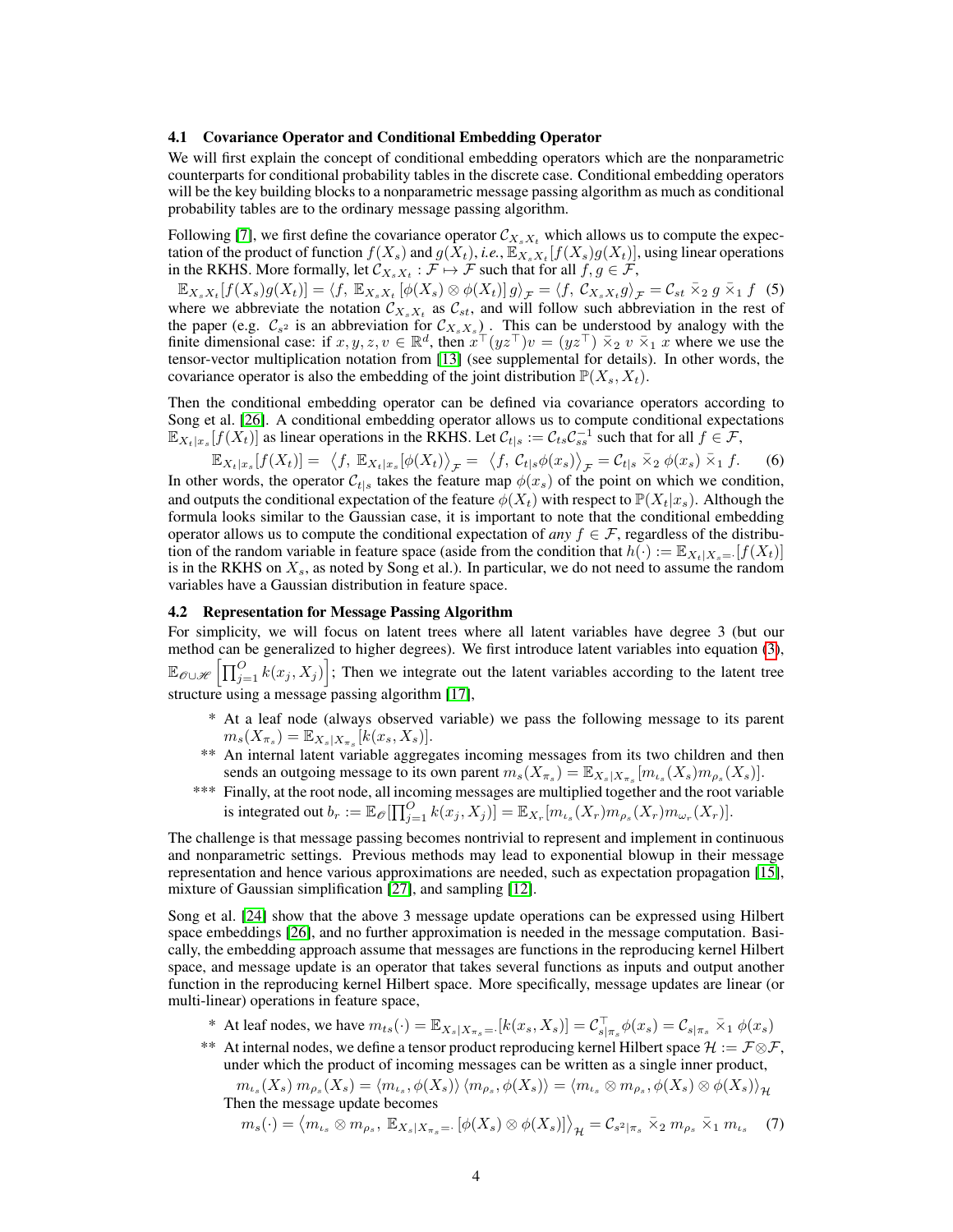where we define the conditional embedding operator for the tensor features  $\phi(X_s) \otimes \phi(X_s)$ . By analogy with [\(6\)](#page-3-0)),  $C_{s^2|\pi_s}$  is defined in terms of a covariance operator  $C_{s^2\pi_s}$  :=  $\mathbb{E}_{X_s X_{\pi_s}}[\phi(X_s) \otimes \phi(X_s) \otimes \phi(X_s)]$ , and the operator  $\mathcal{C}_{\pi_s \pi_s}^{-1}$ .

\*\*\* Finally, at the root nodes, we use the property of tensor product features and arrives at:

<span id="page-4-0"></span>
$$
\mathbb{E}_r[m_{\iota_r}(X_r) \, m_{\rho_r}(X_r) \, m_{\omega_r}(X_r)] = \langle m_{\iota_r} \otimes m_{\rho_r} \otimes m_{\omega_r}, \mathbb{E}_{X_r}[\phi(X_r) \otimes \phi(X_r) \otimes \phi(X_r)] \rangle = C_{r^3} \bar{\times}_3 m_{\omega_r} \bar{\times}_2 m_{\rho_r} \bar{\times}_1 m_{\iota_r}
$$
 (8)

We note that the traditional kernel density estimator needs to estimate a tensor of order O involving all observed variables (equation [\(4\)](#page-2-2)). By making use of the conditional independence structure of latent tree models, we only need to estimate tensors of much smaller orders. Particularly, we only need to estimate tensors involving two variables (for each parent-child pair), and then the density can be estimated via message passing algorithms using these tensors of much smaller order.

The drawback of the representations in [\(7\)](#page-3-1) and [\(8\)](#page-4-0) is that they require exact knowledge of conditional embedding operators associated with latent variables, but none of these are available in training. Next we will show that we can still make use of the tensor decomposition representation without the need for recovering the latent variables explicitly.

#### 4.3 Spectral Algorithm for Learning Latent Tree Parameters

Our observation from [\(7\)](#page-3-1) and [\(8\)](#page-4-0) is that if we can recover the conditional embedding operators associated with latent variables up to some *invertible* transformations, we will still be able to compute latent tree density correctly. For example, we can transform the messages:  $\tilde{m}_{\iota_s} = T_{\iota_s} m_{\iota_s}$ ,  $\tilde{m}_{\iota_s} = T_{\iota_s} m_{\iota_s}$  and  $\tilde{m}_{\iota_s} = T_{\iota_s} m_{\iota_s}$  and we can undate these transformed messages:  $\widetilde{m}_{\rho_s} = T_{\rho_s} m_{\rho_s}$ , and  $\widetilde{m}_{\omega_s} = T_{\omega_s} m_{\omega_s}$ , and we can update these transformed messages:

- \* At leaf nodes,  $\widetilde{m}_s = T_s^\top C_{s|\pi_s}^\top \phi(x_s)$
- 
- \*\* At internal nodes,  $\widetilde{m}_s = (\mathcal{C}_{s^2|\pi_s} \times_1 T_{\iota_s}^{-1} \times_2 T_{\rho_s}^{-1} \times_3 T_s^{\top}) \overline{\times}_2 \widetilde{m}_{\rho_s} \overline{\times}_1 \widetilde{m}_{\iota_s}$ <br>\*\*\* At the root,  $b_r = (\mathcal{C}_{r^3} \times_1 T_{\iota_r}^{-1} \times_2 T_{\rho_r}^{-1} \times_3 T_{\omega_r}^{-1}) \overline{\times}_3 \widetilde{m}_{\omega_r} \overline{\times}_2 \widetilde$

without changing the final  $b_r$ . Basically, all the invertible transformations T cancel out with each other. These transformations provide us an additional degree of freedom for algorithm design: we can choose the invertible transforms cleverly, such that the transformed representation can be recovered from observed quantities without the need for accessing the latent variables. This representation is related to but different from that of [\[16\]](#page-8-14) for discrete variables which uses only 3rd order tensors. The kernel case is more challenging and requires  $q^{th}$  order tensors (where q is the degree of a node).

More specifically, these transformations  $T$  can be constructed from cross covariance operators of certain pairs of observed variables and their singular vectors U. We set  $T_s = (U_s^\top \mathcal{C}_{s^*|\pi_s})^{-1}$  and let U<sub>s</sub> be the top d right eigenvectors of  $C_{\pi_s^*s^*}$ . Consider the simple case for the leaf node (\*). In this case, we can set  $s^* = s$  and get that  $T_s^{-1} = U_s^{\top} C_{s|\pi_s}$ . Consider the following expansion:

$$
\widetilde{m}_s^\top (U_s^\top \mathcal{C}_{s\pi_s^*}) = \phi^T(x_s) C_{s|\pi_s} (U_s^\top C_{s|\pi_s})^{-1} (U_s^\top \mathcal{C}_{s|\pi_s}) (\mathcal{C}_{\pi_s^2} \mathcal{C}_{\pi_s^*|\pi_s}^\top) = \phi(x_s)^\top C_{s\pi_s^*}
$$
\n
$$
(9)
$$

$$
\widetilde{m}_s = \left(\mathcal{C}_{\pi_s^*s} U_s\right)^\dagger C_{\pi_s^*s} \phi(x_s) \tag{10}
$$

 $\Rightarrow \widetilde{m}_s = (C_{\pi_s^* s} U_s)^{\dagger} C_{\pi_s^* s} \phi(x_s)$  (10)<br>Here † denotes pseudo-inverse. The general pattern is that we can relate the transformed latent quantity to observed quantities in two different ways such that we can solve for the transformed latent quantity. A similar strategy can be applied to  $\tilde{C}_{s^2|\pi_s} := C_{s^2|\pi_s} \times_1 T_{\iota_s}^{-1} \times_2 T_{\rho_s}^{-1} \times_3 T_s^{\top}$  in the internal message update, and the  $\tilde{\mathcal{C}}_{r^3} := \mathcal{C}_{r^3} \times_1 T_{\alpha}^{-1} \times_2 T_{\beta}^{-1} \times_3 T_{\omega_r}^{-1}$  at the root. We summarize the results on how to compute the transformed quantities below (see supplemental for details).

- \* At leaf nodes,  $\widetilde{m}_s = (C_{\pi_s^* s} U_s)^{\dagger} C_{\pi_s^* s} \phi(x_s)$ .
- \*\* At internal nodes,  $\widetilde{\mathcal{C}}_{s^2|\pi_s} = \mathcal{C}_{\iota_s^* \rho_s^* \pi_s^*} \times_1 U_{\iota_s}^\top \times_2 U_{\rho_s}^\top \times_3 (\mathcal{C}_{\pi_s^* \iota_s^*} U_s)^\dagger$ .
- \*\*\* At the root,  $\widetilde{\mathcal{C}}_{r^3} = \mathcal{C}_{\iota_r^* \rho_r^* \omega_r^*} \times_1 U_{\iota_r}^\top \times_2 U_{\rho_r}^\top \times_3 U_{\omega_r}^\top$ .

The above results give us an efficient algorithm for computing the expected kernel density  $b_r$  which can take into account the latent tree structures while at the same time avoiding the local minimum problems associated with explicitly recovering latent parameters. The main computation only involves tensor-matrix and tensor-vector multiplications, and a sequence of singular value decompositions of pairwise cross covariance operators. After we obtain the transformed quantities, we can then use them in the message passing algorithm to obtain the final belief  $b_r$ .

Given a sample  $\mathcal{S} = \{(x_1^i, \dots, x_O^i)\}_{i=1}^n$  drawn *i.i.d.* from a  $\mathbb{P}(\mathcal{O})$ , the spectral algorithm for latent trees proceeds by replacing all population quantities by their empirical counterpart. For instance,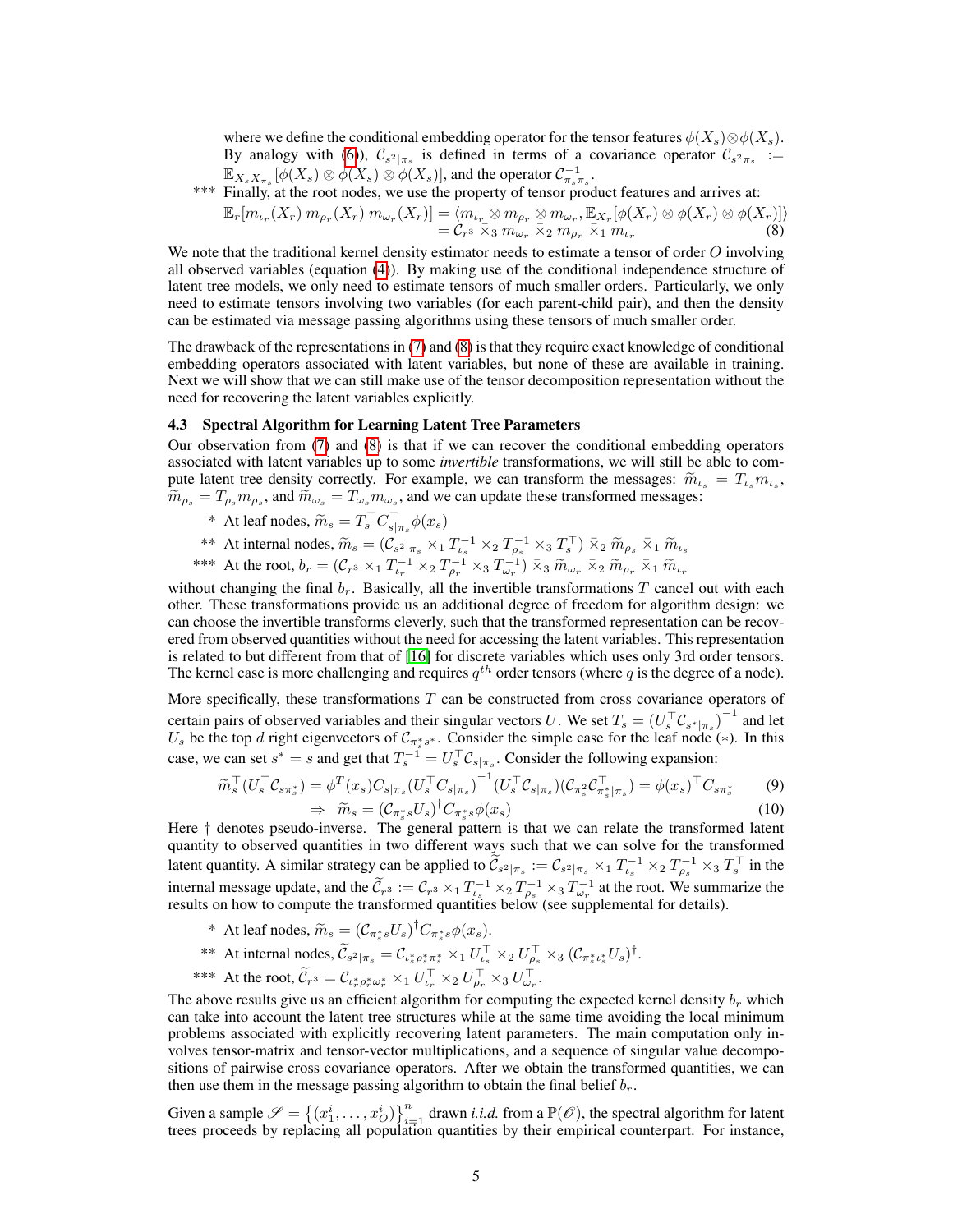the SVD of covariance operators between  $X_s$  and  $X_t$  can be estimated by first forming matrices  $\Upsilon = (\phi(x_s^1), \dots, \phi(x_s^n))$  and  $\Phi = (\phi(x_t^1), \dots, \phi(x_t^n))$ , and estimate  $\hat{C}_{ts} = \frac{1}{n} \Phi \Upsilon^\top$ . Then a singular value decomposition of  $\hat{C}$  can be carried out to obtain an estimate for  $\hat{U}$  (See [\[25\]](#page-8-13) for more details).

# 5 Structure Learning of Latent Tree Graphical Models

The last section focused on density estimation where the structure of the latent tree is known. In this section, we focus on learning the structure of the latent tree. Structure learning of latent trees is a challenging problem that has largely been tackled by heuristics since the search space of structures is intractable. The additional challenge in our case is that the observed variables are continuous and non-Gaussian, which we are not aware of any existing methods for this problem.

**Structure learning algorithm** We develop a distance based method for constructing latent trees of continuous, non-Gaussian variables. The idea is that if we have a tree metric (distance) between distributions on observed nodes, we can use the property of the tree metric to reconstruct the latent tree structure using algorithms such as neighbor joining [\[20\]](#page-8-10) and the recursive grouping algorithm [\[4\]](#page-8-11). These methods take a distance matrix among all pairs of observed variables as input and output a tree by iteratively adding hidden nodes. While these methods are iterative, they have strong theoretical guarantees on structure recovery when the true distance matrix forms an additive tree metric. However, most previously known tree metrics are defined for discrete and Gaussian variables. The additional challenge in our case is that the observed variables are continuous and non-Gaussian. We propose a tree metric below which works for continuous non-Gaussian cases.

Tree metric and pseudo-determinant We will first explain some basic concepts of a tree metric. If the joint probability distribution  $\mathbb{P}(\mathscr{X})$  has a latent tree structure, then a distance measure  $d_{st}$ between an arbitrary variables pairs  $X_s$  and  $X_t$  are called tree metric if it satisfies the following path additive condition:  $d_{st} = \sum_{(u,v) \in Path(s,t)} d_{uv}$ . For discrete and Gaussian variables, tree metric can be defined via the determinant  $|\cdot|$  [\[4\]](#page-8-11)

$$
d_{st} = -\frac{1}{2}\log|C_{st}C_{st}^{\top}| + \frac{1}{4}\log|C_{ss}C_{ss}^{\top}| + \frac{1}{4}\log|C_{tt}C_{tt}^{\top}|,\tag{11}
$$

where  $C_{st}$  denotes joint probability matrix in the discrete case and the covariance in the Gaussian case;  $C_{ss}$  is the diagonalized marginal probability vector in the discrete case and variance in the Gaussian case. However, this definition of tree metric is restricted in the sense that it requires all discrete variables to have the same number of states and all Gaussian variables have the same dimension. This is because determinant is only defined (and non-zero) for square and non-singular matrices. For our more general scenario, where the observed variables are continuous non-Gaussian but the hidden variables have dimension d, we will define a tree metric based on pseudo-determinant which works for our operators.

Nonparametric tree metric The pseudo-determinant is defined as the product of non-zero singular values of an operator  $|\mathcal{C}|_{\star} = \prod_{i=1}^d \sigma_i(\mathcal{C})$ . In our case, since we assume that the dimension of the hidden variables is  $d$ , the pseudo-determinant is simply the product of top  $d$  singular values. Then we define the distance metric between two continuous non-Gaussian variables  $X_s$  and  $X_t$  as

<span id="page-5-0"></span>
$$
d_{st} = -\frac{1}{2} \log \left| \mathcal{C}_{st} \mathcal{C}_{st}^{\top} \right|_{\star} + \frac{1}{4} \log \left| \mathcal{C}_{ss} \mathcal{C}_{ss}^{\top} \right|_{\star} + \frac{1}{4} \log \left| \mathcal{C}_{tt} \mathcal{C}_{tt}^{\top} \right|_{\star}.
$$
 (12)

 $d_{st} = -\frac{1}{2} \log |\mathcal{C}_{st} \mathcal{C}_{st}|_{\star} + \frac{1}{4} \log |\mathcal{C}_{ss} \mathcal{C}_{ss}|_{\star} + \frac{1}{4} \log |\mathcal{C}_{tt} \mathcal{C}_{tt}|_{\star}.$  [\(12\)](#page-5-0)<br>One can prove that (12) defines a tree metric by inducting on the path length. Here we only show the additive property for the simplest path  $X_s - X_u - X_t$  involving only a single hidden variable  $X_u$ . In this case, we first factorize  $|\mathcal{C}_{st}\mathcal{C}_{st}^\top|$  into  $|\mathcal{C}_{s|u}\mathcal{C}_{uu}\mathcal{C}_{t|u}^\top\mathcal{C}_{tu} \mathcal{C}_{s|u}^\top|$ , according to the Markov property. Then using Sylvester's determinant theorem, the latter is also equal to  $|C_{s|u}^{\top}C_{s|u}C_{uu}C_{t|u}^{\top}C_{t|u}C_{uu}|$ , by flipping  $C_{s|u}^{\top}$  to the front. Next, introducing two copies of  $|C_{uu}|$  and rearranging terms, we have

$$
|\mathcal{C}_{st}\mathcal{C}_{st}^{\top}|_{\star} = \frac{|\mathcal{C}_{s|u}\mathcal{C}_{uu}\mathcal{C}_{uu}\mathcal{C}_{s|u}^{\top}|_{\star}|\mathcal{C}_{t|u}\mathcal{C}_{uu}\mathcal{C}_{uu}\mathcal{C}_{tu}^{\top}|_{\star}|_{\star}}{|\mathcal{C}_{uu}|_{\star}|\mathcal{C}_{uu}|_{\star}} = \frac{|\mathcal{C}_{su}\mathcal{C}_{su}^{\top}|_{\star}|\mathcal{C}_{tu}\mathcal{C}_{tu}^{\top}|_{\star}}{|\mathcal{C}_{uu}\mathcal{C}_{uu}|_{\star}}.
$$
(13)

Last, we plug this into [\(12\)](#page-5-0) and we have the desired path additive property

$$
\begin{array}{l} d_{st} = -\frac{1}{2}\log|\mathcal{C}_{su}\mathcal{C}_{su}^\top|_{\star} - \frac{1}{2}\log|\mathcal{C}_{tu}\mathcal{C}_{tu}^\top|_{\star} + \frac{1}{2}\log|\mathcal{C}_{uu}\mathcal{C}_{uu}^\top|_{\star} + \frac{1}{4}\log|\mathcal{C}_{ss}\mathcal{C}_{ss}^\top|_{\star} + \frac{1}{4}\log|\mathcal{C}_{tt}\mathcal{C}_{tt}^\top| \\ = d_{su} + d_{ut} \end{array}
$$

# 6 Experiments

We evaluate our method on synthetic data as well as a real-world crime/communities dataset [\[1,](#page-8-24) [19\]](#page-8-25). For all experiments we compare to 2 existing approaches. The first is to assume the data are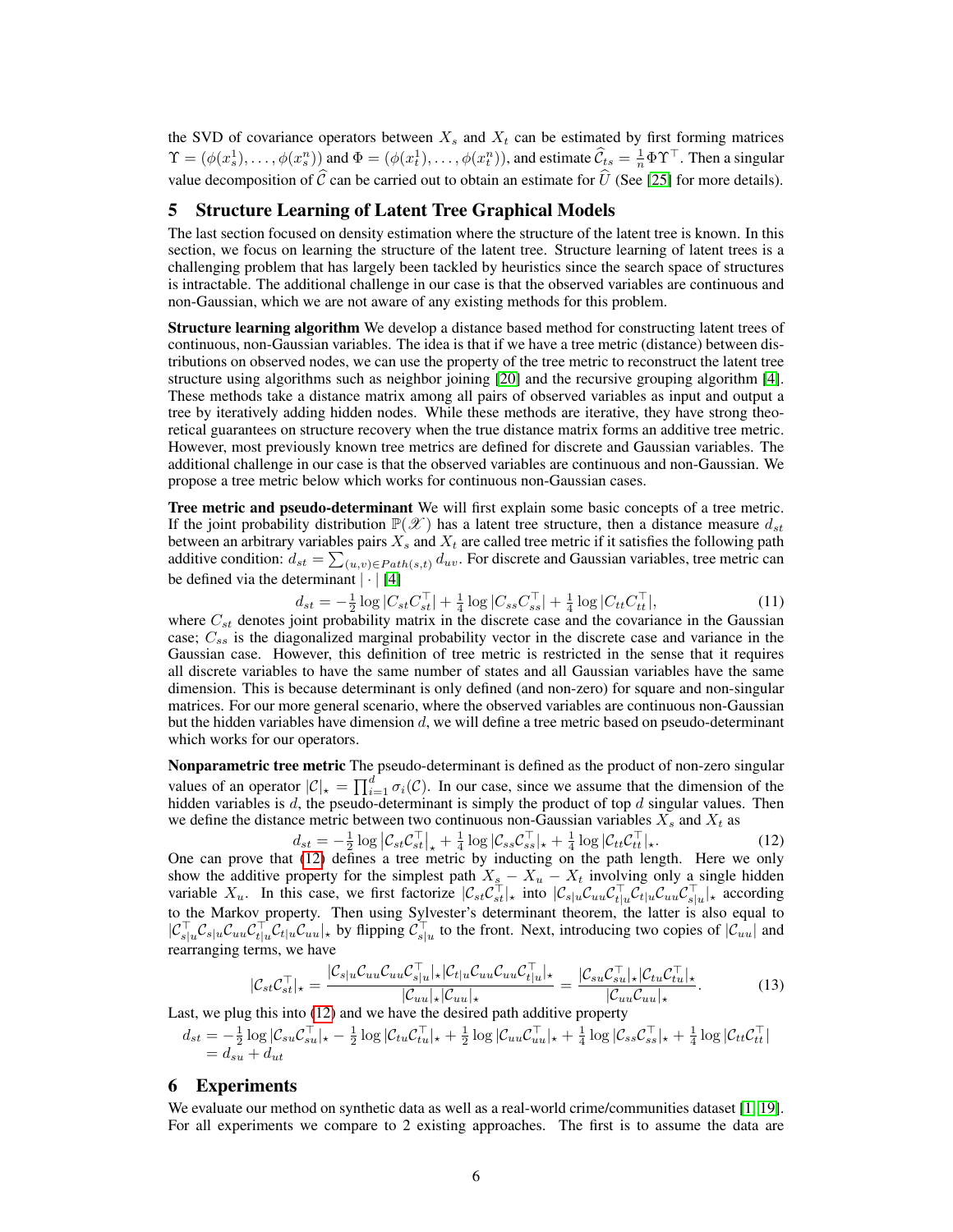

<span id="page-6-0"></span>Figure 1: Comparison of our kernel structure learning method to the Gaussian and Nonparanormal methods on different tree structures.



<span id="page-6-1"></span>Figure 2: Histogram of the differences between the estimated number of hidden states and the true number of states.

multivariate Gaussians and use the tree metric defined in [\[4\]](#page-8-11) (which is essentially a function of the correlation coefficient). The second existing approach we compare to is the Nonparanor-mal (NPN) [\[14\]](#page-8-26) which assumes that there exist marginal transformations  $f_1, \ldots, f_p$  such that  $f(X_1), \ldots, f(X_p) \sim N(\mu, \Sigma)$ . If the data comes from a Nonparanormal distribution, then the transformed data are assumed to be multivariate Gaussians and the same tree metric as the Gaussian case can be used on the transformed data. Our approach makes much fewer assumptions about the data than either of these two methods which can be more favorably in practice.

To perform learning and inference in our approach, we use the spectral algorithm and message passing algorithm described earlier in the paper. For inference in the Gaussian (and nonparanormal) cases, we use the technique in [\[4\]](#page-8-11) to learn the model parameters (covariance matrix). Once the covariance matrix has been estimated, computing the marginal of one variable given a set of evidence reduces to solving a linear equation of one variable [\[2\]](#page-8-27).

Synthetic data: structure recovery. The first experiment is to demonstrate how our method compares to the Gaussian and Nonparanormal methods in terms of structure recovery. We experiment with 3 different tree types (each with 64 leaves or observed variables): a balanced binary tree, a completely binary skewed tree (like an HMM), and randomly generated binary trees. For all trees, we use the following generative process to generate the *n*-th sample from a node *s* (denoted  $x_s^{(n)}$ ): If s is the root, sample from a mixture of 2 Gaussians. Else, with probability  $\frac{1}{2}$  sample from a Gaussian with mean  $-x_{\pi_s}^{(n)}$  and with probability  $\frac{1}{2}$  sample from a Gaussian with mean  $x_{\pi_s}^{(n)}$ .

We vary the training sample size from 200 to 100,000. Once we have computed the empirical tree distance matrix for each algorithm, we use the neighbor joining algorithm [\[20\]](#page-8-10) to learn the trees. For evaluation we compare the number of hops between each pair of leaves in the true tree to the estimated tree. For a pair of leaves i, j the error is defined as:  $error(i, j) = \frac{|hops^*(i,j) - \widehat{hops}(i,j)|}{hops^*(i,j)} +$ 

 $\sqrt{\frac{hops^*(i,j)-hops(i,j)}{hops^*(i,j)}}$ , where  $hops^*$  is the true number of hops and  $\widehat{hops}$  is the estimated number of  $\widehat{hops}(i,j)$ hops. The total error is then computed by adding the error for each pair of leaves.

The performance of our method depends on the number of singular values chosen and we experimented with 2, 5 and 8 singular values. Furthermore, we choose the bandwidth  $\sigma$  for the Gaussian RBF kernel needed for the covariance operators using median distance between pairs of training points. For all these choices our method performs better than the Gaussian and Nonparanormal methods. This is to be expected, since the data we generated is neither Gaussian or Nonparamnormal, yet our method is able to learn the structure correctly. We also note that balanced binary trees are the easiest to learn while the skewed trees are the hardest (Figure [1\)](#page-6-0).

Synthetic data: model selection. Next we evaluate the ability of our model to select the correct number of singular values via held-out likelihood. For this experiment we use a balanced binary tree with 16 leaves (total of 31 nodes) and 100000 samples. A different generative process is used so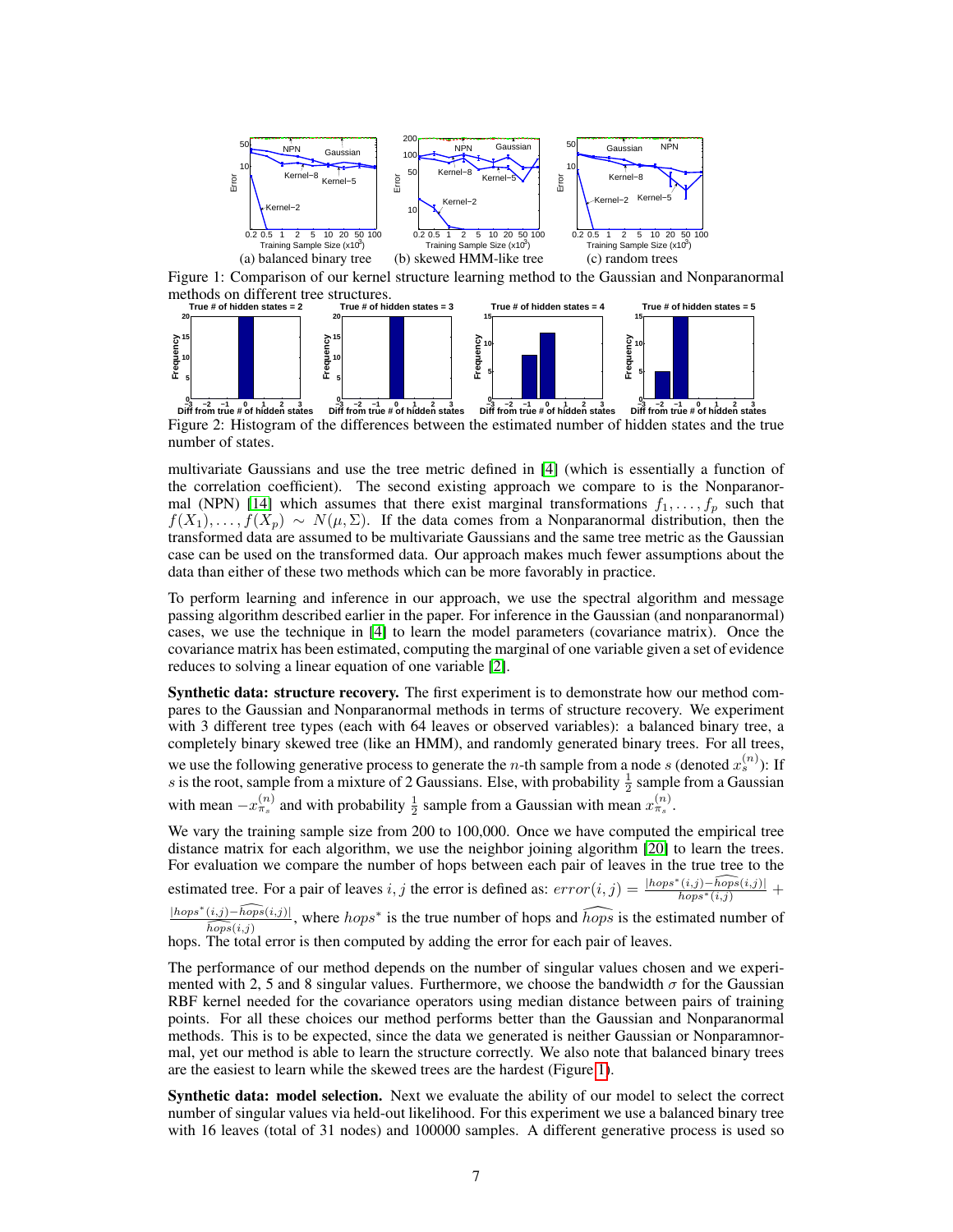

<span id="page-7-0"></span>Figure 3: (a) visualization of kernel latent tree learned from crime data (b) Comparison of our method to Gaussian and NPN in predictive task.

that it is clear what the correct number of singular values should be (When the hidden state space is continuous like in our first synthetic experiment this is unclear). Each internal node is discrete and takes on  $d$  values. The leaf is a mixture of  $d$  Gaussians where which Gaussian to sample from is dictated by the discrete value of the parent.

We vary d from 2 through 5 and then run our method for a range of 2 through 8 singular values. We select the model that has the highest likelihood computed using our spectral algorithm on a hold-out set of 500 examples. We then take the difference between the number of singular values chosen and the true singular values, and plot histograms of this difference (Ideally all the trials should be in the zero bin). The experiment is run for 20 trials. As we can see in Figure [2,](#page-6-1) when  $d$  is low, the held-out likelihood computed by our method does a fairly good job in recovering the correct number. However, as the true number of eigenvalues rises our method underestimates the true number (although it is still fairly close).

Crime Data. Finally, we explore the performance of our method on a communities and crime dataset from the UCI repository [\[1,](#page-8-24) [19\]](#page-8-25). In this dataset several real valued attributes are collected for several communities, such as ethnicity proportions, income, poverty rate, divorce rate etc., and the goal is to predict the number of violent crimes (proportional to the size of the community) that occur based on these attributes. In general these attributes are highly skewed and therefore not well characterized by a Gaussian model.

We divide the data into 1400 samples for training, 300 samples for model selection (held-out likelihood), and 300 samples for testing. We pick the first 50 of these attributes, plus the violent crime variable and construct a latent tree using our tree metric and the neighbor joining algorithm [\[20\]](#page-8-10). We depict the tree in Figure [3](#page-7-0) and highlight a few coherent groupings. For example, the "elderly" group attributes are those related to retirement and social security (and thus correlated). The large clustering in the center is where the class variable (violent crimes) is located next to the poverty rate and the divorce rate among other relevant variables. Other groupings include type of occupation and education level as well as ethnic proportions. Thus, overall our method captures sensible relationships.

For a more quantitative evaluation, we condition on a set of  $\mathcal E$  of evidence variables and predict the violent crimes class label. We experiment with a varying number of sizes of evidence sets from 5 to 40 and repeat for 40 randomly chosen evidence sets of a fixed size. Since the crime variable is a number between 0 and 1, our error measure is simply  $err(\hat{c}) = |\hat{c} - c^*|$  (where  $\hat{c}$  is the predicted value and  $c^*$  is the true value. As one can see in Figure [3](#page-7-0) our method outperforms both the Gaussian and the nonparanormal for the range of query sizes. Thus, in this case our method is better able to capture the skewed distributions of the variables than the other methods.

#### Acknowledgments

This work was partially done when LS was at Carnegie Mellon University and Google Research. This work is also supported by an NSF Graduate Research Fellowship (under Grant No. 0750271) to APP, NIH 1R01GM093156, NIH 1RC2HL101487, NSF DBI-0546594, and an Alfred P. Sloan Fellowship to EPX.